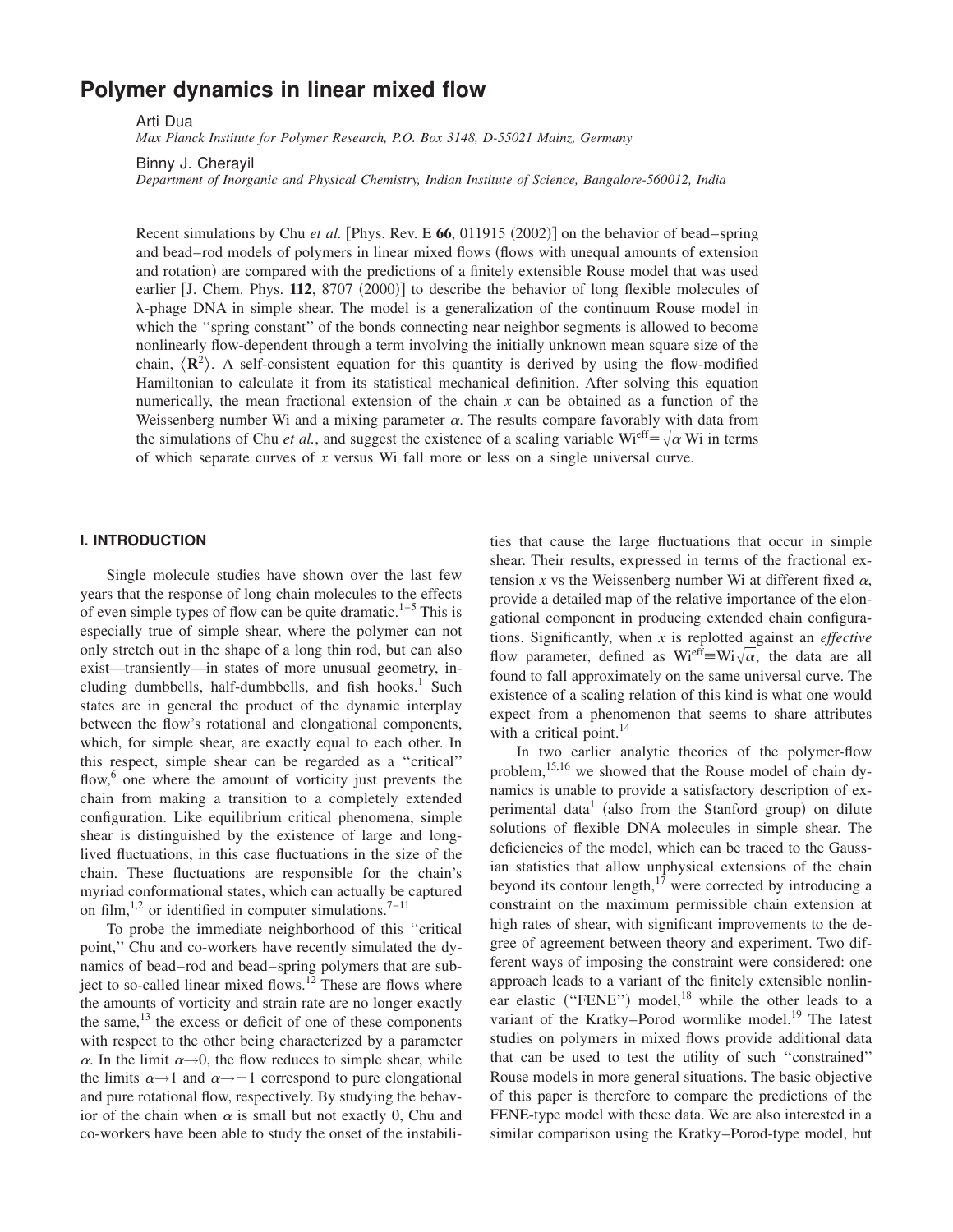the required calculations are nontrivial, and will therefore be left for future work.

The following section reviews the salient features of the finitely extensible Rouse model. The dynamics of the model under the action of linear mixed flow is assumed to be governed by a Langevin equation, whose solution is obtained in Sec. III using Laplace transforms. The solution of the flow equation is used to derive an equation for the steady state mean square end-to-end distance of the chain, which is solved numerically for different values of the strength of the flow (expressed in terms of the Weissenberg number Wi) and the degree of mixing  $\alpha$ . The results are presented as plots of the mean fractional extension *x* versus Wi for various fixed values of  $\alpha$ , and are discussed in Sec. IV.

#### **II. THE FINITELY EXTENSIBLE ROUSE MODEL**

The equilibrium conformation of a polymer, in the absence of excluded volume interactions, can be described as a chain of *n* beads joined by springs of strength *b* that are separated from each other by an average bond distance *l*. <sup>20</sup> In the limit  $n \rightarrow \infty$ ,  $l \rightarrow 0$ ,  $nl \rightarrow N$ , this bead–spring model of the polymer describes a continuous curve whose Hamiltonian *H* (in units where the thermal energy  $k_B T$  is 1) is given by

$$
H = \frac{3b}{2} \int_0^N d\tau \left(\frac{\partial \mathbf{r}(\tau)}{\partial \tau}\right)^2,\tag{1}
$$

where the variable  $\mathbf{r}(\tau)$  is the vectorial distance, with respect to some Cartesian coordinate system, of a point on the curve that is a distance  $\tau$  from one end of the chain.

For a free polymer (no external force field), the spring constant  $b$  is  $1/l$ , and Eq.  $(1)$  is then equivalent to the wellknown Wiener representation of the random walk.<sup>21</sup> If there are forces on the chain (as a result of flow, for instance), its Hamiltonian is no longer given by Eq.  $(1)$ , but Eq.  $(1)$  can nevertheless serve as an approximation to the exact *H* provided *b* is allowed to depend on the external forces. In general, the dependence of *b* on these forces cannot be determined *a priori*, but it is possible to suggest plausible functional forms for it from physical considerations. Following the model introduced in Ref. 15, we define *b* so that it reduces to 1/*l* whenever the chain is unperturbed and tends to infinity whenever the chain attains full extension under the action of large forces. An expression for *b* that satisfies these constraints is given by

$$
b = \frac{1 - \langle \mathbf{R}^2 \rangle_0 / \langle \mathbf{R}^2 \rangle_m}{l[1 - \langle \mathbf{R}^2 \rangle / \langle \mathbf{R}^2 \rangle_m]},
$$
(2)

where  $\langle \mathbf{R}^2 \rangle_0$  is the unperturbed mean square end-to-end distance of the chain,  $\langle \mathbf{R}^2 \rangle$  is the mean square end-to-end distance under the prevailing kinematic conditions, and  $\langle \mathbf{R}^2 \rangle_m$ is the mean square end-to-end distance at maximum extension. By using Eq. (1) to calculate  $\langle \mathbf{R}^2 \rangle$  in terms of *b*, it is possible to determine this quantity self-consistently from the solution of a nonlinear equation. This is the strategy that will be followed to calculate the mean fractional extension of the chain as a function of the Weissenberg number.

#### **III. DYNAMICS**

The dynamics of the above continuum finitely extensible nonlinear elastic chain can be described by the following Langevin equation:<sup>20,22</sup>

$$
\frac{\partial \mathbf{r}(\tau,t)}{\partial \tau} = g \mathbf{A} \cdot \mathbf{r}(\tau,t) + \frac{3b}{\zeta} \frac{\partial^2 \mathbf{r}(\tau,t)}{\partial \tau^2} + \theta(\tau,t),\tag{3}
$$

where

$$
\mathbf{A} = \begin{pmatrix} 0 & 1 & 0 \\ \alpha & 0 & 0 \\ 0 & 0 & 0 \end{pmatrix}
$$
 (4)

is the velocity gradient tensor, *g* is some measure of the strength of the flow,  $\zeta$  is the monomer friction coefficient, and  $\theta(\tau,t)$  is a Gaussian white noise variable defined by a vanishing mean and a second moment given by

$$
\langle \theta_{\alpha}(\tau_1, t_1) \theta_{\beta}(\tau_2, t_2) \rangle = 2 \zeta^{-1} \delta_{\alpha\beta} \delta(\tau_1 - \tau_2) \delta(t_1 - t_2).
$$
\n(5)

The parameter  $\alpha$  in the expression for the velocity gradient tensor **A** is a measure of the extent of deviation from simple shear flow, for which  $\alpha=0$ . In general,  $\alpha$  lies between +1 and  $-1$ , these extemes representing pure elongational and pure rotational flow, respectively. At intermediate values, the flow is of ''mixed'' type, and contains an excess or deficit of one or other of these two components.

The calculation of  $\langle \mathbf{R}^2 \rangle$  is conveniently carried out in terms of the normal coordinates  $\mathbf{X}_p(t)$  defined by<sup>20,23</sup>

$$
\mathbf{X}_p(t) = \frac{L_p}{l} \int_0^N d\,\pi(\tau, t) \cos(p\,\pi\,\tau/N),\tag{6}
$$

where  $L_p = (2 - \delta_{p,0})^{1/2} \sqrt{l/N}$ , with  $\delta_{p,0}$  being the Kronecker delta. A normal coordinate transformation of Eq.  $(3)$  is easily shown to produce the following equation for  $\mathbf{X}_p(t)$ :

$$
\frac{d\mathbf{X}_p(t)}{dt} = g\mathbf{A} \cdot \mathbf{X}_p(t) - \frac{\lambda_p}{\zeta} \mathbf{X}_p(t) + \boldsymbol{\theta}_p(t),\tag{7}
$$

where

$$
\lambda_p = \frac{3bp^2 \pi^2}{N^2} \tag{8}
$$

and

$$
\boldsymbol{\theta}_p(t) = \frac{L_p}{l} \int_0^N d\,\tau \boldsymbol{\theta}(\tau, t) \cos(p\,\pi\,\tau/N). \tag{9}
$$

By introducing the Laplace transform, defined by

$$
\widetilde{F}(s) = \int_0^\infty dt F(t) e^{-st},\tag{10}
$$

Eq.  $(7)$  can be converted to an algebraic equation, which is easily solved to produce

$$
\widetilde{\mathbf{X}}_p(s) = \mathbf{P}_p^{-1}(s) \cdot \mathbf{u}_p(s),\tag{11}
$$

where  $\mathbf{u}_p(s) = \mathbf{X}_p(0) + \tilde{\boldsymbol{\theta}}_p(s)$ , and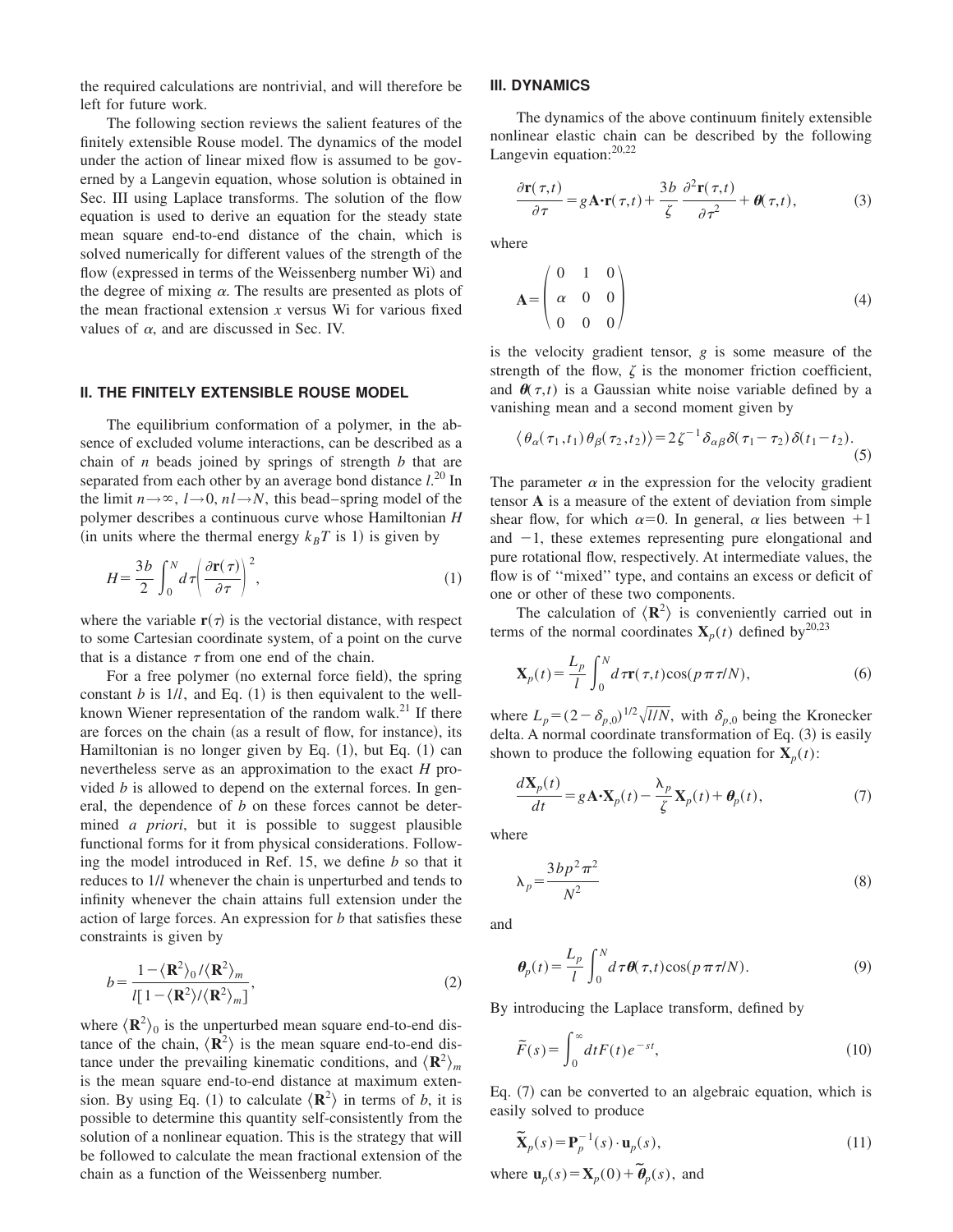$$
\mathbf{P}_p(s) = \begin{pmatrix} a_p(s) & -g & 0 \\ -g\alpha & a_p(s) & 0 \\ 0 & 0 & a_p(s) \end{pmatrix},
$$
(12)

with  $a_p(s) = s + \lambda_p/\zeta$ , and  $\mathbf{X}_p(0)$  the initial value of the normal coordinate  $\mathbf{X}_p(t)$ . The inverse of the matrix  $\mathbf{P}_p(s)$  is readily calculated as

$$
\mathbf{P}_p^{-1}(s) = \frac{1}{a_p^3(s) - g^2 \alpha a_p(s)}
$$
\n
$$
\times \begin{pmatrix} a_p^2(s) & g a_p(s) & 0\\ g \alpha a_p(s) & a_p^2(s) & 0\\ 0 & 0 & a_p^2(s) - g^2 \alpha \end{pmatrix} . \tag{13}
$$

The mean square end-to-end distance at time  $t$ ,  $\langle \mathbf{R}^2(t) \rangle$ , can be obtained from the normal coordinates  $X_p(t)$  using the relation

$$
\langle \mathbf{R}^2(t) \rangle = \frac{8l}{N} \sum_{p,q \text{ odd}} \langle \mathbf{X}_p(t) \cdot \mathbf{X}_q(t) \rangle \tag{14}
$$

$$
= \frac{8l}{N} \sum_{p,q \text{ odd}} \left\langle \mathbf{X}_p(t_1) \cdot \mathbf{X}_q(t_2) \right\rangle_{t_2 \to t_1 = t}.
$$
 (15)

The average in the second line of the above equation can be re-expressed as an average involving Laplace variables,

$$
\langle \mathbf{X}_p(t_1) \cdot \mathbf{X}_q(t_2) \rangle = \mathcal{L}_{s_1}^{-1} \mathcal{L}_{s_2}^{-1} \langle \widetilde{\mathbf{X}}_p(s_1) \cdot \widetilde{\mathbf{X}}_q(s_2) \rangle, \tag{16}
$$

where  $\mathcal{L}_{s_1}^ \int_{s_1}^{-1}$  and  $\mathcal{L}_{s_2}^{-}$  $\frac{-1}{s_0}$  denote the inverse Laplace transforms with respect to the variables  $s_1$  and  $s_2$ , respectively, which are the Laplace variables conjugate to the times  $t_1$  and  $t_2$ . By combining Eq.  $(11)$  with Eq.  $(13)$ , one finds that the average combining Eq. (11) with Eq. (13), one finds that the  $\langle \widetilde{\mathbf{X}}_p(s_1) \cdot \widetilde{\mathbf{X}}_q(s_2) \rangle$  can be written in the general form,

$$
\langle \widetilde{\mathbf{X}}_p(s_1) \cdot \widetilde{\mathbf{X}}_q(s_2) \rangle = \sum_{\alpha = x, y, z} T_p^{(\alpha)}(s_1) T_q^{(\alpha)}(s_2)
$$

$$
\times \{ \langle X_p^{(\alpha)}(0) X_q^{(\alpha)}(0) \rangle + \langle \widetilde{\theta}_p^{(\alpha)}(s_1) \widetilde{\theta}_q^{(\alpha)}(s_2) \rangle \}, \tag{17}
$$

where  $T_p^{(\alpha)}(s_1)$  and  $T_q^{(\alpha)}(s_2)$  are known functions of the Laplace variables  $s_1$  and  $s_2$  and the normal mode indices  $p$ and *q*. The inverse Laplace transforms of these functions are easily calculated; they involve decaying exponentials in the times  $t_1$  or  $t_2$ . The inverse transforms of the functions  $T_p^{(\alpha)}(s_1) \tilde{\theta}_p^{(\alpha)}(s_1)$  and  $T_q^{(\alpha)}(s_2) \tilde{\theta}_p^{(\alpha)}(s_2)$  can be calculated from the convolution theorem, and the equation

$$
\langle \tilde{\theta}_p^{(\alpha)}(t_1) \tilde{\theta}_q^{(\alpha)}(t_2) \rangle = \frac{N}{\zeta} \frac{L_p L_q}{l^2} \delta(t_1 - t_2) \delta_{p,q};\tag{18}
$$

they involve combinations of exponentials in  $t_1$  or  $t_2$  and various time-independent factors. These results are all substituted into Eq.  $(15)$  for the end-to-end distance, the times  $t_1$ and  $t_2$  being set to  $t$  according to the prescription indicated there. Finally, since we are interested in results in the steady state (ss), the limit  $t \rightarrow \infty$  is taken, whereupon all contribu-

tions involving the initial state  $\langle X_p^{(\alpha)}(0)X_q^{(\alpha)}(0)\rangle$  are eliminated (by virtue of the exponentially decaying coefficients that multiply them), and one is left with

$$
\langle \mathbf{R}^2 \rangle_{\rm ss} = \frac{8}{N} \sum_{p \text{ odd}} \left[ \frac{3}{\lambda_p} + \frac{g^2 \zeta^2 (1 + \alpha)^2}{2 \lambda_p (\lambda_p^2 - g^2 \zeta^2 \alpha)} \right]. \tag{19}
$$

It is easily verified that when  $\alpha=0$  (i.e., when the flow corresponds to simple shear) Eq.  $(19)$  above reduces to the result we had obtained in Ref. 15. (That result was obtained using a Green's function approach; the present approach, using the Langevin equation and a normal mode decomposition is somewhat simpler to implement.)

If we now introduce into Eq. (19) the definitions  $\tau$  $\epsilon = \zeta N^2 l^2 / 3 \pi^2$  for the longest relaxation time  $\tau^{20}$  Wi=  $g \tau$  for the Weissenberg number,<sup>1</sup>  $\beta = \langle \mathbf{R}^2 \rangle_0 / \langle \mathbf{R}^2 \rangle_m$  for the ratio of the unperturbed to maximum mean square end-to-end distances, and  $z = \langle \mathbf{R}^2 \rangle / \langle \mathbf{R}^2 \rangle_m$  for the square of the mean fractional extension, Eq.  $(19)$  is transformed to

$$
\frac{z}{\beta} = \frac{1-z}{1-\beta} + \frac{4}{3\pi^2} \left(\frac{1-z}{1-\beta}\right)^3 \text{Wi}^2 (1+\alpha)^2 S,
$$
 (20)

where *S* is the sum

$$
S = \sum_{p \text{ odd}} \frac{1}{p^6 - \alpha W i^2 p^2 (1 - z)^2 / (1 - \beta)^2}.
$$
 (21)

This sum can be calculated analytically, either using Mathematical or using results tabulated in Ref. 24. The result is

$$
S = -\frac{\pi^2}{8 \alpha W i^2} \left( \frac{1 - \beta}{1 - z} \right)^2 + \frac{\pi}{8 (\alpha W i^2)^{5/4}} \left( \frac{1 - \beta}{1 - z} \right)^{5/2}
$$

$$
\times \left[ \tan \left( \frac{\pi}{2} (\alpha W i^2)^{1/4} \left( \frac{1 - \beta}{1 - z} \right)^{1/2} \right) + \tanh \left( \frac{\pi}{2} (\alpha W i^2)^{1/4} \left( \frac{1 - \beta}{1 - z} \right)^{1/2} \right) \right].
$$
 (22)

Equation  $(20)$  along with Eq.  $(22)$  are the principal results of this paper. They provide an implicit expression for the fractional extension of the chain *x*, which we define as  $x = \sqrt{z}$ , in terms of the Weissenberg number Wi and the mixing parameter  $\alpha$ . The calculation of x can only be carried out numerically, but the calculation is relatively straightforward. The results are described in the next section.

## **IV. RESULTS AND DISCUSSION**

Figure 1 compares our theoretical results for the mean fractional extension against results from the Brownian dynamics simulations of Chu *et al.* on a 150-bead Kramer's chain, $12$  the raw data for which were communicated to us privately. The figure shows *x* vs Wi for six different fixed values of the parameter  $\alpha$ . The solid lines are the theoretical curves as calculated from Eq.  $(20)$  using the definition  $x$  $=\sqrt{z}$ , and the symbols are data points from the simulations. The topmost curve corresponds to purely extensional flow [i.e., flow in which the amount of the extensional component is 100%, or 100%*E* in the notation used in the figure and in Ref. 12, the relation between  $\%E$  and  $\alpha$  being given by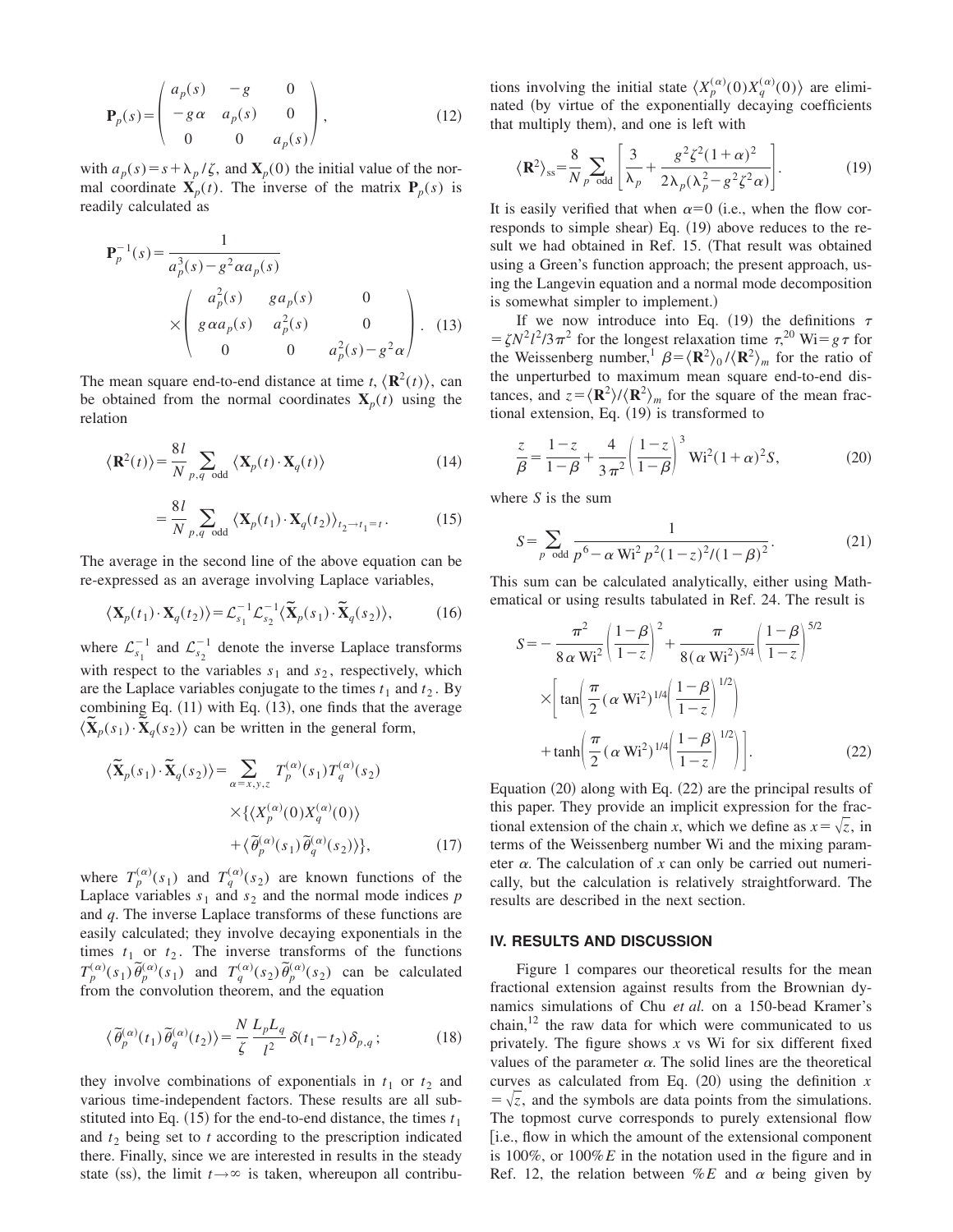

FIG. 1. Mean fractional extension  $x = \langle \mathbf{R}^2 \rangle^{1/2}/N$  vs Weissenberg number Wi for different fixed values of the mixing parameter  $\alpha$ . The full lines are the theoretical curves calculated from Eqs.  $(20)$  and  $(22)$ . The symbols are data points from the simulations of Ref. 12. The topmost curve corresponds to pure extensional flow (100%*E*) and the bottom most curve to pure rotational flow  $(0\%E)$ . The intermediate curves correspond to flows with intermediate amounts of the extensional component, as indicated on the curve. The curve with  $E = 50\%$  describes simple shear. The symbols have the following meanings: open squares, 100%*E*; plus signs, 51%*E*; open triangles, 50.2%*E*; crosses, 50%*E*; open circles, 49.5%*E*; asterisks, 0%*E*.

 $%E = 50(1+\alpha)$ . The open squares are the data points from the simulation with this value of  $\alpha$ . The bottom most curve corresponds to purely rotational flow (0%*E*), and the corresponding data from the simulation are represented by asterisks. The curves in between correspond to flows with 49.5%, 50%, 50.2%, and 51% of the extensional component, the simulation data for these flows being represented, respectively, by open circles, crosses, open triangles, and plus signs. The simulation data in Fig. 1 are essentially a reproduction of Fig.  $3(a)$  in Ref. 12.

In constructing the theoretical curves using Eq.  $(20)$ , a definite value has to be assigned to the parameter  $\beta$ , which we have done as follows. Given that  $\beta$  is the ratio of the mean square end-to-end distances of the unperturbed chain and the chain at maximum extension, it may be rewritten equivalently as,  $\beta = \langle \mathbf{R}^2 \rangle_0 / N^2 / \langle \mathbf{R}^2 \rangle_m / N^2 = z_{\text{min}}^2 / z_{\text{max}}^2$ . The parameters  $z_{\text{min}}$  and  $z_{\text{max}}$  are estimated from the simulation data of *x* versus Wi in the limits Wi=0 (for  $z_{\text{min}}$ ) and Wi $\rightarrow \infty$  (for  $z_{\text{max}}$ ). The values so determined for the pair ( $z_{\text{min}}$ , $z_{\text{max}}$ ) for the flow types corresponding to 100%*E*, 51%*E*, 50.2%*E*, 50%*E*, 49.5%*E*, and 0%*E* are, respectively,  $(0.08,1.0)$ ,  $(0.081,1.0), (0.078,1.0), (0.0961,0.5), (0.0791,0.3), and$  $(0.078,0.1)$ . In the case of pure rotational flow,  $z_{\text{max}}$  can actually be assigned any value greater than  $z_{\text{min}}$  and less than 1.0 without affecting the results.

Although the theoretical curves in Fig. 1 are not in quantitative agreement with the data from the simulation, they do reproduce the overall trends. In particular, they correctly predict the almost instantaneous stretching to full extension of such molecules in purely extensional flow, and the lack of any stretching whatever in purely rotational flow. In the case of simple shear (50%*E*), they also correctly reproduce the experimental observation, obtained on single molecule samples of flexible DNA, of close to 50% full extension at



FIG. 2. Mean fractional extension *x* vs the scaling variable Wi<sup>eff</sup> =  $\sqrt{\alpha}$  Wi for  $\alpha$  > 0. The full lines are the theoretical curves calculated from Eqs. (20) and (22). The symbols represent data points from the simulations of Ref. 12 and from the unpublished experiments of Babcock *et al.*

Weissenberg numbers of about 80. For all the flow types, the greatest deviations between theory and simulation occur at the smallest Wi values, and are similar, qualitatively, to the low Wi deviations seen earlier in comparisons of the model with experimental measurements of DNA in simple shear.<sup>15,16</sup> The neglect of hydrodynamic interactions may be a contributing factor to the behavior seen in this regime; such interactions, if they do indeed play a role, would be most important here. At higher Wi, when the chains are more extended, their importance, can be expected progressively to diminish. But even at low Wi, it is not clear that hydrodynamic interactions contribute significantly to the chain dynamics. A calculation by Wang and Chatterjee<sup>25</sup> on polymer behavior in flow, in which these interactions are treated approximately in preaveraged fashion, leads to only modest improvement over the results of the Rouse model in comparisons with experiments. More recent stochastic simulations by Graham *et al.*<sup>11</sup> on the flow behavior of  $\lambda$ -phage DNA suggest that both free draining and nonfree draining models of the chain are almost equally successful in reproducing experimental trends for stretching under shear and extension. The inclusion of hydrodynamic interactions in the present model would provide a further test of their importance to chain dynamics under flow, but the necessary calculations are quite complex, and will form the subject of a future publication.

Figure 2 is a test of the suggestion made in Ref. 12 that the parameter Wi<sup>eff</sup>= $\sqrt{\alpha}$  Wi constitutes a scaling variable in terms of which the data of *x* versus Wi fall on a single universal curve. The figure shows simulation data from Ref. 12, unpublished experimental data by Babcock *et al.*, and the theoretical curves derived from Eq.  $(20)$ , all the results referring to the case  $\alpha > 0$ . The full lines are the theoretical curves, and the symbols are simulation and experimental data points. The experimental and simulation data in this figure are essentially a reproduction of Fig.  $3(b)$  in Ref. 12. It is clear from the figure that there is a significant degree of data collapse when Wieff is used to plot the data, both for the experimental and simulation results as well as for the theo